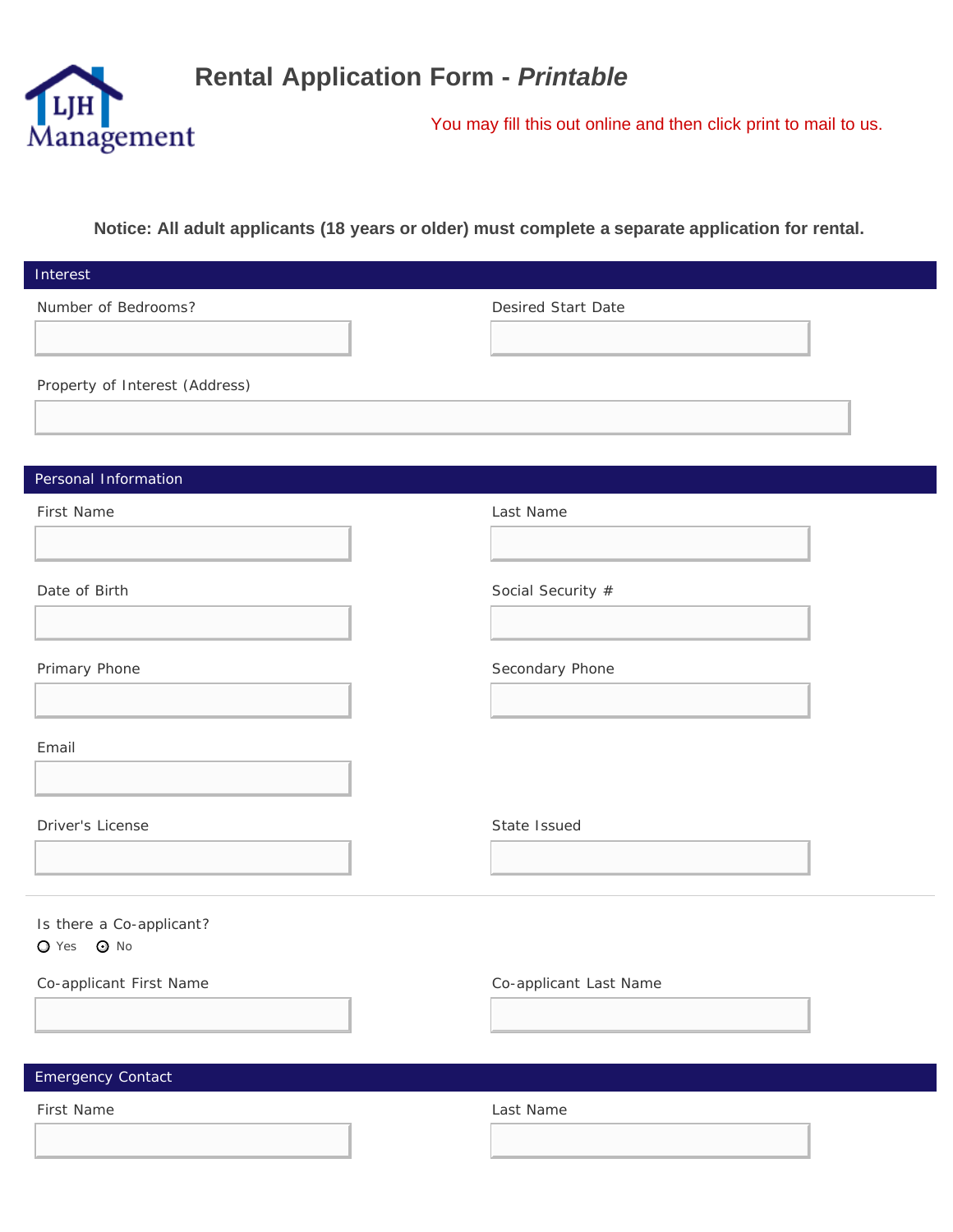| Address                                                  | Address cont. |
|----------------------------------------------------------|---------------|
|                                                          |               |
| City                                                     | State         |
|                                                          | Zip           |
|                                                          | <b>NY</b>     |
| Phone                                                    | Relationship  |
|                                                          |               |
| Emergency Contact #2                                     |               |
| First Name                                               | Last Name     |
|                                                          |               |
| Address                                                  | Address cont. |
|                                                          |               |
| City                                                     | State<br>Zip  |
|                                                          | <b>NY</b>     |
| Phone                                                    | Relationship  |
|                                                          |               |
|                                                          |               |
|                                                          |               |
| Occupants                                                |               |
| List all persons that will occupy the unit<br>First Name | Last Name     |
|                                                          |               |
|                                                          |               |
| Age                                                      | Relationship  |
|                                                          |               |
| First Name                                               | Last Name     |
|                                                          |               |
| Age                                                      | Relationship  |
|                                                          |               |
|                                                          |               |
| First Name                                               | Last Name     |
|                                                          |               |
| Age                                                      | Relationship  |
|                                                          |               |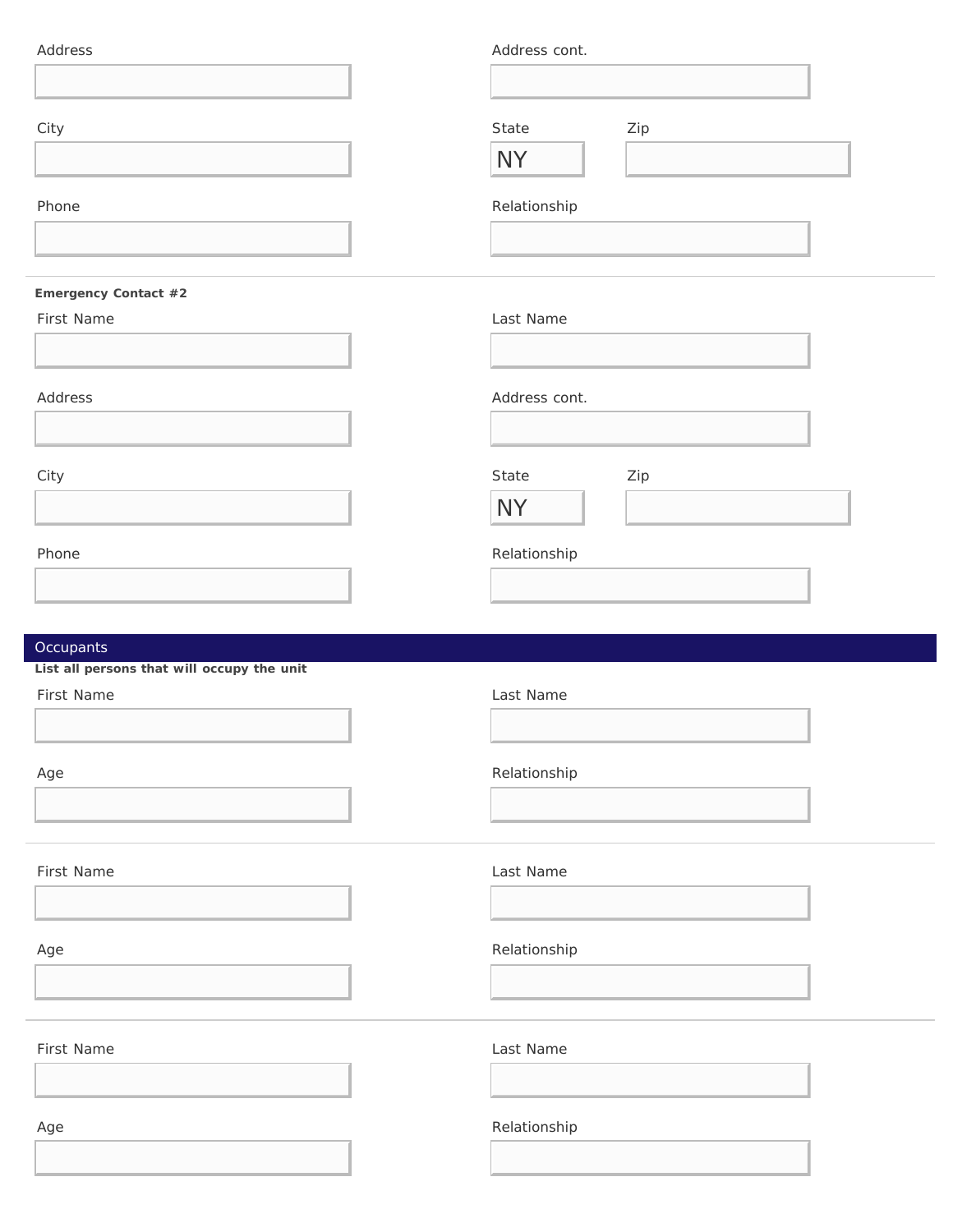| First Name               | Last Name                 |
|--------------------------|---------------------------|
| Age                      | Relationship              |
| <b>Current Residence</b> |                           |
| Address                  | Address cont.             |
| City                     | State<br>Zip<br><b>NY</b> |
| Landlord Name            | Landlord Phone            |
| Move In Date             | Monthly Payment           |
| Reason for Leaving       |                           |
| Previous Residence       |                           |
| Address                  | Address cont.             |
| City                     | Zip<br>State<br><b>NY</b> |

| Address            | Address cont.  |     |
|--------------------|----------------|-----|
|                    |                |     |
| City               | State          | Zip |
|                    | <b>NY</b>      |     |
| Landlord Name      | Landlord Phone |     |
|                    |                |     |
| Move In Date       | Move Out Date  |     |
|                    |                |     |
| Monthly Payment    |                |     |
|                    |                |     |
| Reason for Leaving |                |     |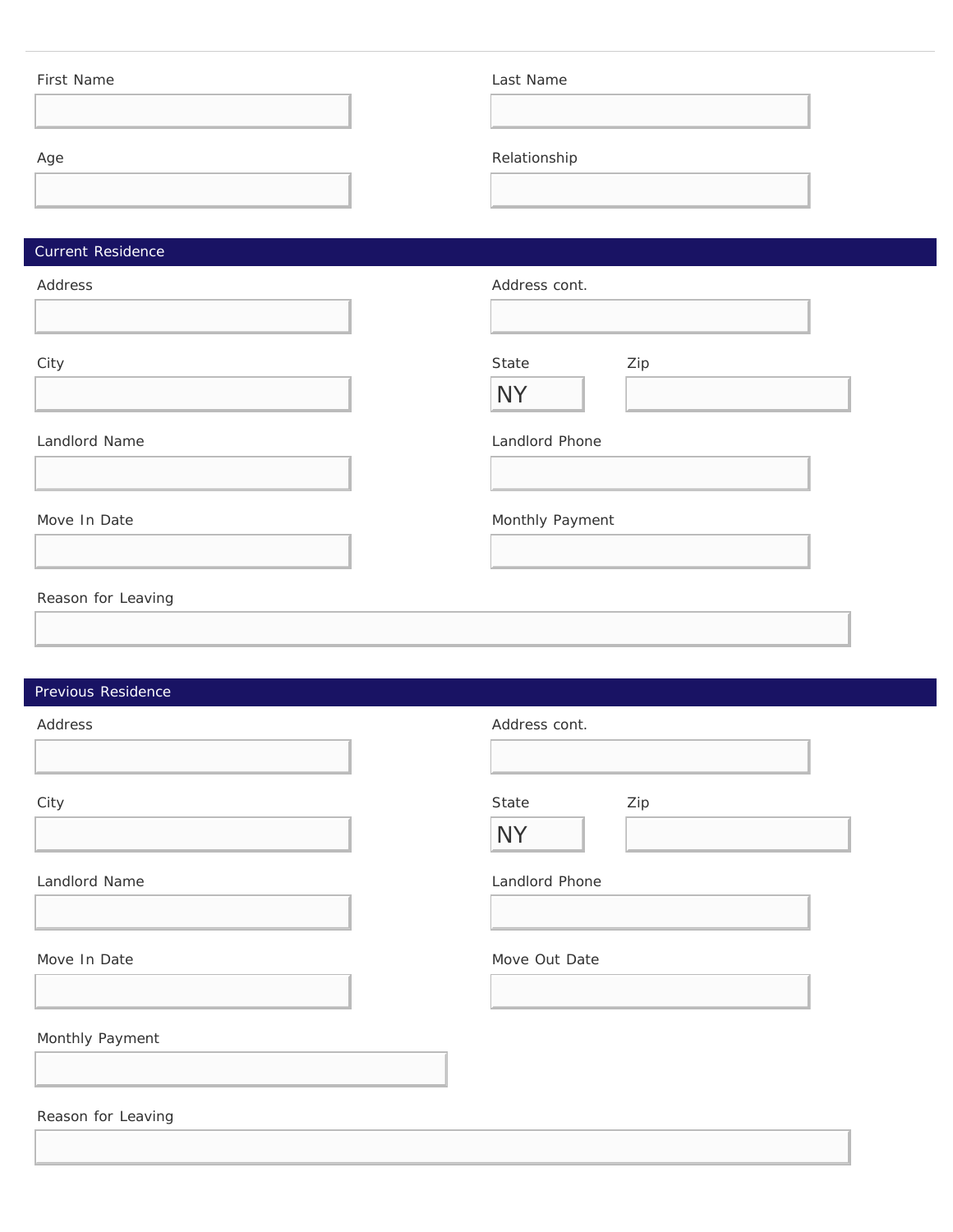| Employment                                                           |                  |
|----------------------------------------------------------------------|------------------|
| Employer Name                                                        | Occupation       |
|                                                                      |                  |
| Supervisor Name                                                      | Phone            |
|                                                                      |                  |
| Start Date                                                           | Monthly Income   |
|                                                                      |                  |
| Employer #2 or Previous Employer                                     |                  |
| Employer Name                                                        | Occupation       |
|                                                                      |                  |
| Supervisor Name                                                      | Phone            |
|                                                                      |                  |
| Start Date                                                           | Monthly Income   |
|                                                                      |                  |
|                                                                      |                  |
|                                                                      |                  |
| Additional Income<br>Source (child support, military benefits, etc.) | Monthly Amount   |
|                                                                      |                  |
|                                                                      |                  |
| Receive Gov. Assistance? (e.g. SEC. 8, SSI, DDS, etc.)<br>O Yes O No | Agency Name      |
|                                                                      |                  |
| Caseworker Name                                                      | Caseworker Phone |
|                                                                      |                  |
| If Yes, please explain including amount received per mn.             |                  |
|                                                                      |                  |
| Vehicle(s)                                                           |                  |
| Make                                                                 | Model            |
|                                                                      |                  |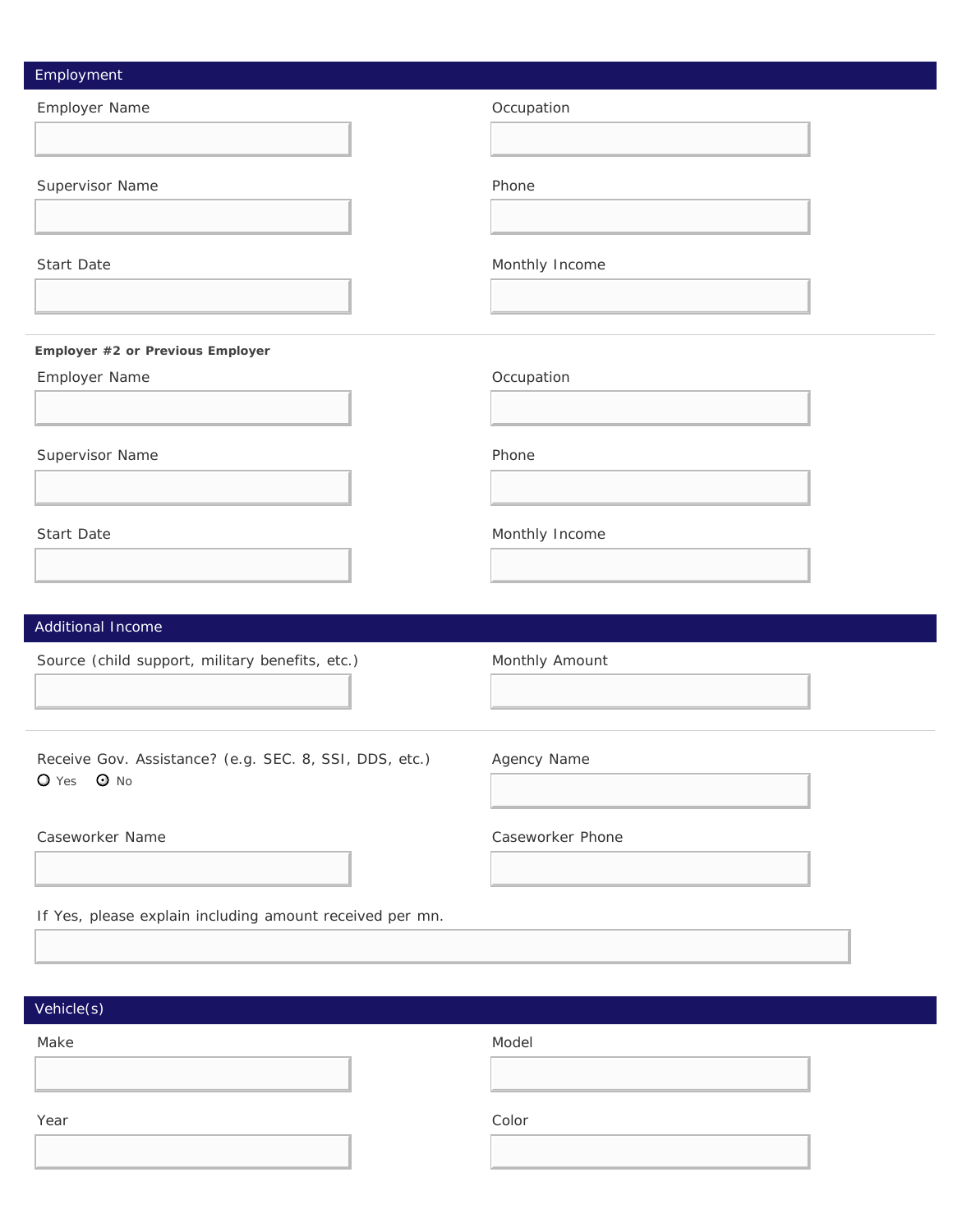| License Plate                                             | State Issued           |
|-----------------------------------------------------------|------------------------|
|                                                           |                        |
|                                                           |                        |
| Payments?                                                 | Monthly Payment Amount |
| $O$ Yes $O$ No                                            |                        |
|                                                           |                        |
| Vehicle #2                                                |                        |
| Make                                                      | Model                  |
|                                                           |                        |
|                                                           |                        |
| Year                                                      | Color                  |
|                                                           |                        |
| License Plate                                             | State Issued           |
|                                                           |                        |
|                                                           |                        |
| Payments?                                                 | Monthly Payment Amount |
| O Yes O No                                                |                        |
|                                                           |                        |
| Pets                                                      |                        |
| Pet(s)?                                                   | Breed(s)               |
| O Yes O No                                                |                        |
|                                                           |                        |
| Type of Pet(s)                                            | Age(s)                 |
|                                                           |                        |
|                                                           |                        |
|                                                           | Weight(s)              |
| Please Note: We do not accept any pets over 20<br>pounds. |                        |
|                                                           |                        |

### Smoking

Does anyone in the household smoke? O Yes O No

# Background

Have you (or any person named on this application) ever been sued for rent? O Yes O No

Have you (or any person named on this application) ever been evicted? O Yes O No

Have you (or any person named on this application) ever been sued for damages? O Yes O No

Have you (or any person named on this application) ever broken a lease?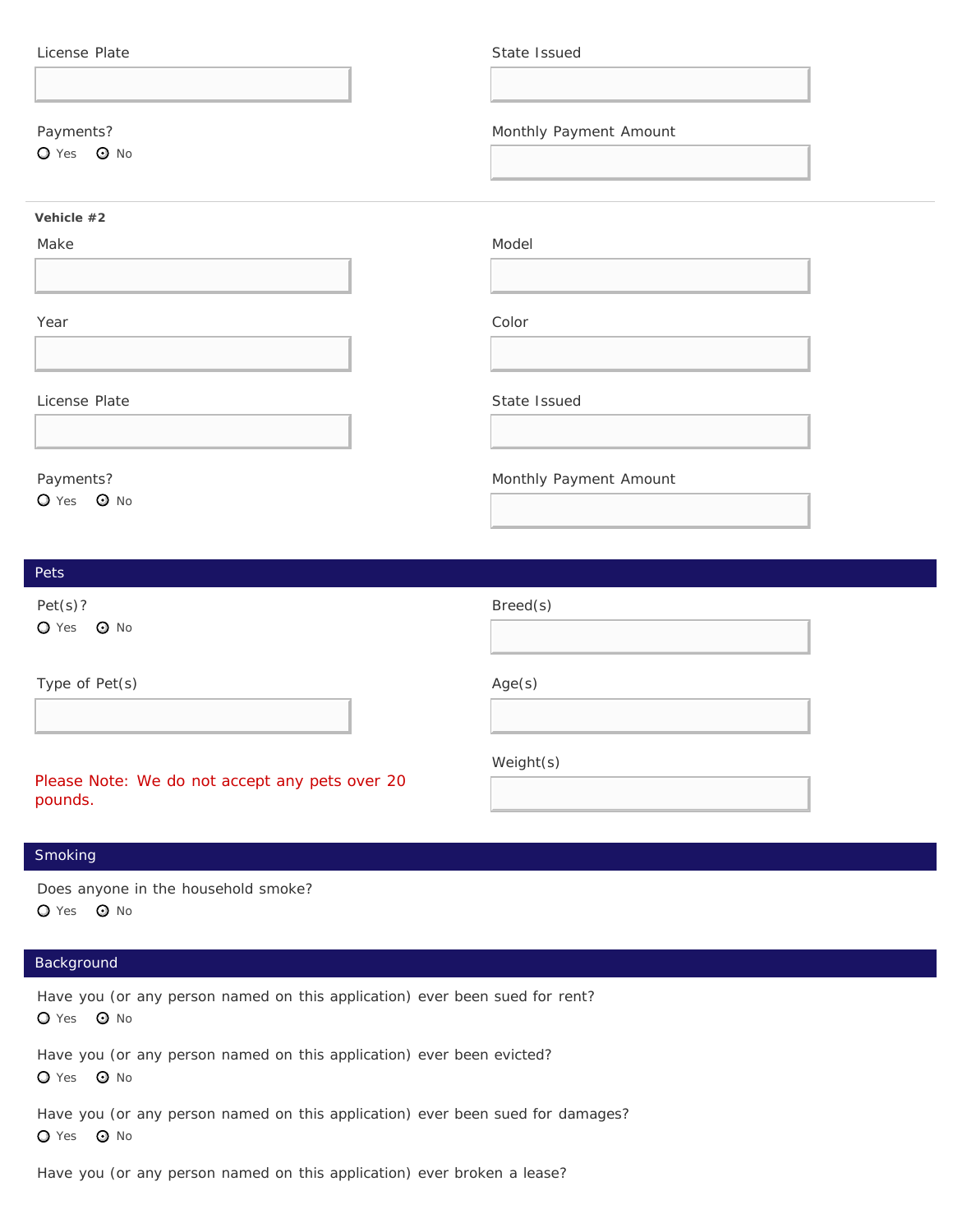#### O Yes O No

Have you (or any person you have named on this application) ever declared bankruptcy?

O Yes O No

If Yes to any above, please explain.

| Personal References |                           |
|---------------------|---------------------------|
| First Name          | Last Name                 |
| Address             | Address cont.             |
| City                | State<br>Zip<br><b>NY</b> |
| Phone               | Relationship              |
| First Name          | Last Name                 |
| Address             | Address cont.             |
| City                | State<br>Zip<br><b>NY</b> |
| Phone               | Relationship              |

# **Other**

How did you hear about this property?

Please include any comments or info you believe would help to evaluate this application.